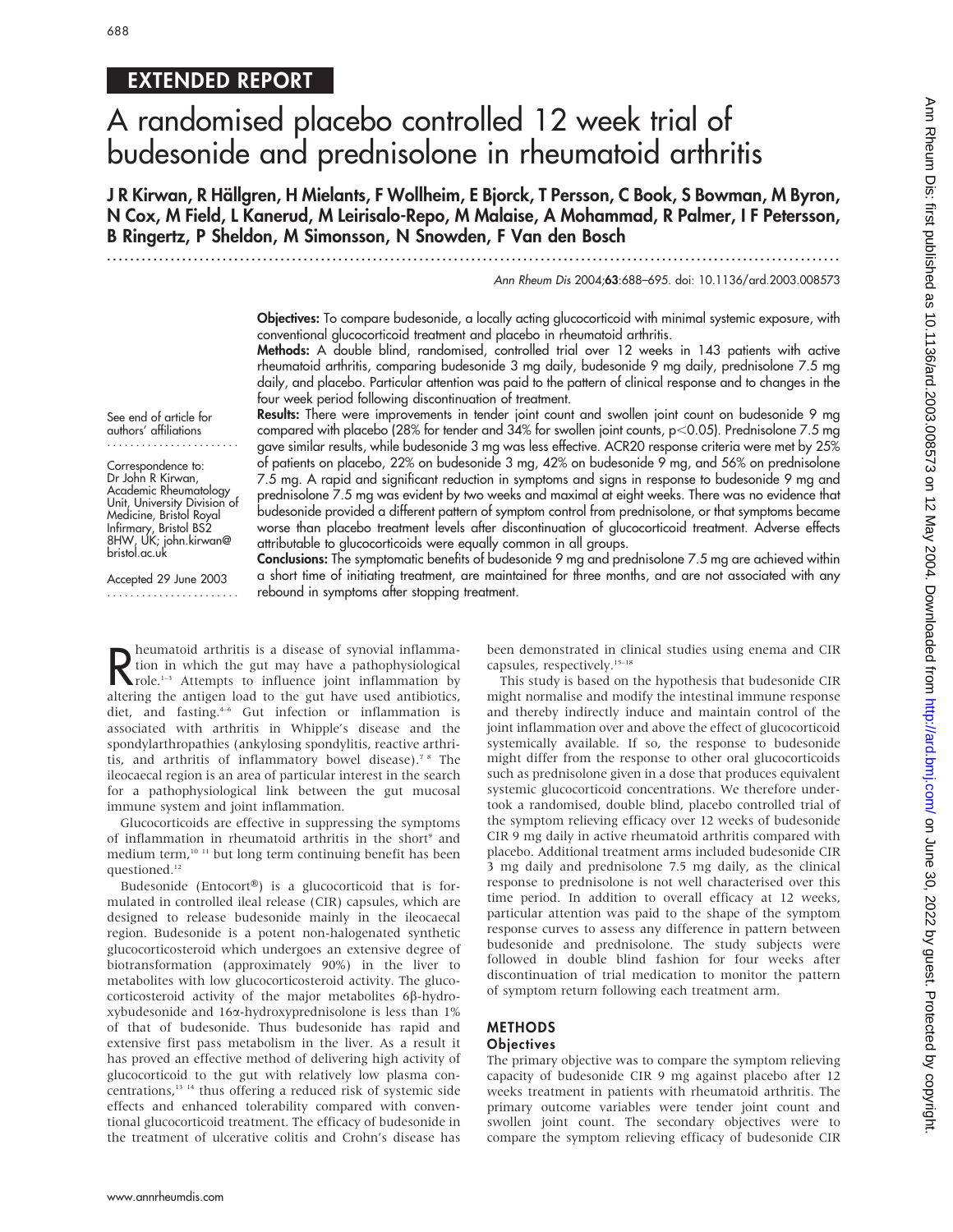9 mg, budesonide CIR 3 mg, prednisolone 7.5 mg, and placebo after 12 weeks of treatment; to investigate whether there is any indication of a difference in symptom relief between the study treatments at the beginning of the treatment period and after the study treatment was withdrawn; to assess quality of life during the study; and to assess safety of the treatments during the study, concentrating particularly on potential systemic side effects of glucocorticoids.

The study was approved by the local research ethics review body at each participating institution.

#### Design

The study was a randomised, double blind, double dummy, placebo controlled, multicentre study with four parallel treatment groups: budesonide CIR 9 mg; budesonide CIR 3 mg; prednisolone 7.5 mg; or placebo once daily. Treatment was for 12 weeks, with a further four weeks of follow up. The double blind nature of the study was maintained until after all patients had completed the follow up period. There were 16 recruitment centres in all, in Belgium, Sweden, and the United Kingdom.

#### **Patients**

Outpatients with rheumatoid arthritis according to the criteria of the American College of Rheumatology  $(ACR)$ ,<sup>19</sup> with onset of the disease over the age of 16 years and who met the inclusion criteria, were invited to take part in the study. They were men or women aged between 18 and 80 years with active disease as shown by the presence of early morning stiffness of at least 45 minutes and six or more tender joints, of which at least three had soft tissue swelling and tenderness. Patients were of functional capacity class I– III according to Steinbrocker<sup>20</sup> and had either no treatment with or a stable dose of non-steroidal anti-inflammatory drugs (NSAIDs) or analgesics for at least 30 days, no treatment with or a stable dose of disease modifying antirheumatic drugs (DMARDs) for at least 90 days, and no glucocorticoids by any route for at least 30 days.

Patients were excluded from the study if they were pregnant, planned pregnancy, or were breast feeding; if they had systemic lupus erythematosus, polymyalgia rheumatica, psoriatic arthropathy, spondyloarthropathy (ankylosing spondylitis, reactive arthritis, undifferentiated spondyloarthropathy, and inflammatory bowel disease), amyloidosis, active peptic ulcer disease, uncontrolled diabetes mellitus or other significant disease as judged by the investigator; if there was local or systemic infection that might contraindicate glucocorticoid use; if they had allergy to budesonide or other glucocorticoids; if there was immunisation with live viruses (for example, polio) or live bacteria (for example, tubercle bacilli) during the previous 90 days; or if they had

undergone resection of the stomach or more than 100 cm of the small bowel. Rheumatoid factor status and the presence of radiographic erosions in the hands and feet were determined at entry.

#### Outcome variables

Outcome variables were those recommended by OMERACT (Outcome Measures in Rheumatology Clinical Trials).21 Primary outcomes were the number of tender joints and the number of swollen joints  $(28 \text{ joint count})$ .<sup>22</sup> Secondary outcomes were the patient's assessment of pain (100 mm visual analogue scale), the patient's global assessment of disease activity (100 mm visual analogue scale), the clinician's global assessment of disease activity (asymptomatic, mild, moderate, severe, very severe), self report of physical function (the health assessment questionnaire (HAQ<sup>23</sup>) as adapted in the participating countries<sup>24 25</sup>), the 36 item short form health survey ( $SF-36^{26}$ ), and the acute phase reactants C-reactive protein (CRP) and erythrocyte sedimentation rate (ESR). Patient's report of morning stiffness (minutes) was also recorded. The ACR20 response criteria<sup>27</sup> were also applied (20% improvement in tender joint count, 20% improvement in swollen joint count, and 20% improvement in any three of pain, patient's global assessment, physician's global assessment, disability, and the acute phase response).

#### Safety variables

Safety variables included a specific inquiry for adverse events and a checklist of potential glucocorticoid adverse effects (moon face; buffalo hump; acne; hirsutism; purple skin striae; bruising easily; hair loss; swelling of ankles; mood swings; depression; insomnia), blood pressure, body weight, and laboratory assessments including biochemistry, liver enzymes, inflammatory markers, and blood glucose. Measurement of adrenal function was undertaken the day after discontinuation of treatment and will be reported elsewhere.

#### **Treatment**

Following informed consent, patients were assessed over a run-in period of up to two weeks to ensure they were eligible for the study. Outcome and safety variables were measured, and patients allocated to the next available study number. Drugs were dispensed by the hospital pharmacy in relation to the study number and in accordance with a predefined sequence of randomly generated allocations kept in sealed envelopes. Each patient was equally likely to be allocated to any of the four treatment arms. In addition to their existing drug treatment each patient took three study preparations each day. One preparation was either budesonide 9 mg, budesonide 3 mg, or budesonide placebo, all of which were

|                          | <b>Budesonide</b> | <b>Budesonide</b> | Prednisolone     |                |       |
|--------------------------|-------------------|-------------------|------------------|----------------|-------|
|                          | 3 <sub>mg</sub>   | 9 <sub>mg</sub>   | $7.5 \text{ mg}$ | Placebo        | Total |
| Randomised               | 37                | 36                | 39               | 31             | 143   |
| Lost to follow up        | O                 |                   | 0                | 0              |       |
| Included in intention to |                   |                   |                  |                |       |
| treat analysis           | 37                | 35                | 39               | 31             | 142   |
| Discontinued study       |                   |                   |                  |                |       |
| medication               |                   | 6                 | 3                |                | 23    |
| Symptom deterioration*   | 5                 | 3                 |                  |                | 12    |
| Adverse event*           |                   | $\overline{2}$    |                  | $\overline{2}$ | 6     |
| Other reasons*           |                   | $\Omega$          |                  | $\mathfrak{p}$ | 6     |
| Completed study          |                   |                   |                  |                |       |
| medication               | 30                | 30                | 36               | 24             | 120   |

Of 150 patients enrolled, five were not randomised because they were ineligible and two for other reasons. \*Five patients had two reasons for discontinuation.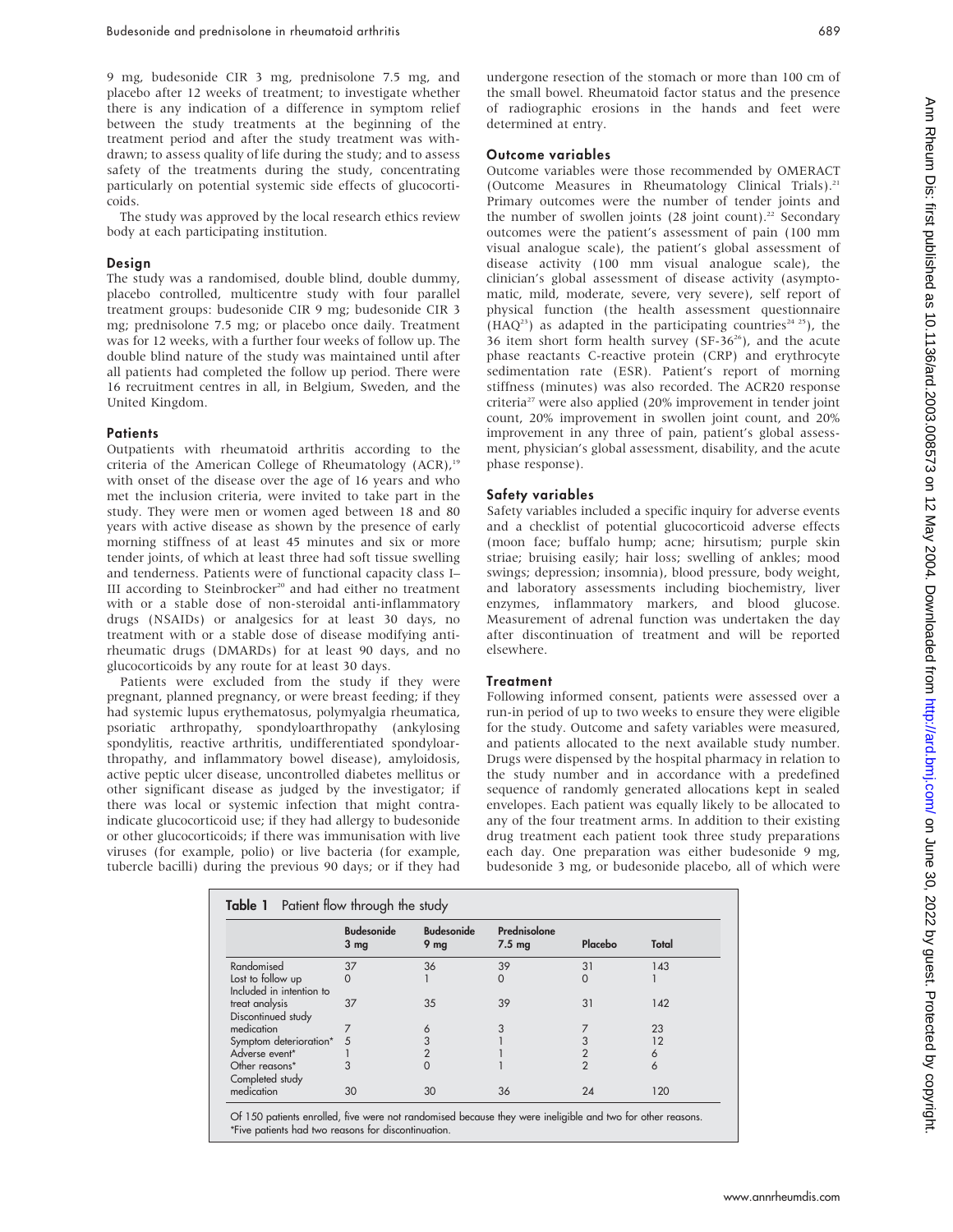prepared as identical capsules. The other two preparations were either prednisolone 5 mg plus prednisolone 2.5 mg, or identical prednisolone 5 mg placebo and 2.5 mg placebo tablets. Treatment was continued for 12 weeks. The study drug treatment was then discontinued. Rescue treatment (paracetamol 1 g up to four times daily) was available at the patient's discretion. The use of rescue treatment during the previous weeks was recorded at each study visit. All nonstudy drugs were continued unchanged throughout the study period of 16 weeks. Adherence to the dosing instructions was checked at two, four, eight, and 12 weeks by asking patients if they had omitted any study medication and counting returned unopened treatment packs. Patients who took less than 80% of treatment, or who interrupted study treatment for more than three consecutive days, were considered to be non-adherent. Any drugs required for other conditions were continued.

Doses of budesonide and prednisolone were chosen to provide approximately equal systemic glucocorticoid effects for the prednisolone treatment and for the higher dose of budesonide. In a cortisol suppression dose–response study,<sup>28</sup> 29 mg budesonide produced similar responses to 20 mg prednisolone.

#### Assessments

Following allocation to a study number at baseline, patients were assessed and at weeks 0, 2, 4, 8, 12, and 16. Patient discontinuing the study were, if possible, assessed at the time of or soon after discontinuation. Unused study drugs and rescue drugs were returned. The patient was assessed at 12 weeks after start of study treatment. Between weeks 13 and 16, patients completed weekly assessment cards including records of pain, global assessment, and morning stiffness, and recorded their drug intake in a notebook. This allowed an evaluation of the rapidity of change in symptoms following discontinuation of study treatment.

# Study size

The study was powered to detect a difference in effect size for swollen or tender joint counts between any two groups of 0.7 (equivalent to an absolute difference in change in joint count of about 1). Based on published standard deviations,  $\alpha = 0.05$ and  $\beta$  = 0.80, a sample size of 35 patients per treatment group was calculated, and the recruitment target set at 140 patients.

# Statistical analysis

To compare the pattern of response for each variable by visual inspection, means and 95% confidence intervals (CI) were calculated for each time point for each treatment group, expressed as a percentage of the combined baseline value for that variable with all patients taken together, and used to plot the figures. Absolute differences in mean values between groups and their statistical significance were calculated from analysis of variance, and are expressed in the tables after adjustment for baseline differences. For patients who missed one assessment the value of the previous assessment was carried forward to that assessment (last value extended principle). Early morning stiffness was not normally distributed and geometric means were used for statistical calculations.

# RESULTS

Of the 143 patients who were randomised into the study, one patient did not receive any study preparations and is thus not included in the analysis. The flow of patients through the study is illustrated in table 1. Table 2 shows the

|                                                            |          | <b>Treatment groups</b>              |                                      |                                  |         |          |
|------------------------------------------------------------|----------|--------------------------------------|--------------------------------------|----------------------------------|---------|----------|
|                                                            |          | <b>Budesonide</b><br>3 <sub>mg</sub> | <b>Budesonide</b><br>9 <sub>mg</sub> | Prednisolone<br>$7.5 \text{ mg}$ | Placebo | Combined |
| $\mathsf{N}$                                               |          | 37                                   | 35                                   | 39                               | 31      | 142      |
| Age (years)                                                |          | 54.2                                 | 57.8                                 | 53.4                             | 54.7    | 55.0     |
| Proportion female (%)                                      |          | 70                                   | 77                                   | 62                               | 77      | 71       |
| Weight (kg)                                                |          | 73.5                                 | 74.6                                 | 73.9                             | 71.4    | 73.4     |
| Height (cm)                                                |          | 166                                  | 165                                  | 168                              | 166     | 166      |
| Disease duration (years)                                   |          | 13.1                                 | 8.5                                  | 7.0                              | 7.2     | 9.0      |
| Proportion with erosions (%)                               |          | 84                                   | 66                                   | 54                               | 87      | 72       |
| Number taking NSAIDs                                       |          | 30                                   | 27                                   | 30                               | 26      | 113      |
| Number taking DMARDs                                       |          | 28                                   | 25                                   | 26                               | 20      | 99       |
| Disability (HAQ) score                                     | Baseline | 1.61                                 | 1.57                                 | 1.51                             | 1.52    | 1.55     |
|                                                            | 12 weeks | 1.57                                 | 1.41                                 | 1.11                             | 1.48    |          |
| Tender joint count                                         | Baseline | 14.2                                 | 11.8                                 | 12.3                             | 12.6    | 12.7     |
|                                                            | 12 weeks | 11.0                                 | 7.7                                  | 6.6                              | 11.7    |          |
| Swollen joint count                                        | Baseline | 12.9                                 | 9.8                                  | 11.6                             | 11.8    | 11.5     |
|                                                            | 12 weeks | 10.2                                 | 6.2                                  | 7.2                              | 11.5    |          |
| Patient's assessment of pain (mm)                          | Baseline | 54.1                                 | 65.5                                 | 49.2                             | 56.9    | 56.2     |
|                                                            | 12 weeks | 47.9                                 | 47.6                                 | 28.8                             | 54.8    |          |
| Patient's global assessment of disease activity            | Baseline | 50.6                                 | 59.0                                 | 54.4                             | 54.4    | 54.5     |
|                                                            | 12 weeks | 48.1                                 | 42.4                                 | 31.8                             | 55.8    |          |
| Clinician's global assessment of disease activity Baseline |          | 3.1                                  | 3.2                                  | 3.0                              | 3.1     | 3.1      |
|                                                            | 12 weeks | 2.8                                  | 2.7                                  | 2.3                              | 3.0     |          |
| Early morning stiffness (minutes)                          | Baseline | 111                                  | 98                                   | 93                               | 105     | 102      |
|                                                            | 12 weeks | 54                                   | 73                                   | 73                               | 94      |          |
| C reactive protein (mg/l)                                  | Baseline | 22.5                                 | 32.9                                 | 30.2                             | 39.9    | 28.8     |
|                                                            | 12 weeks | 21.0                                 | 33.3                                 | 10.8                             | 34.2    |          |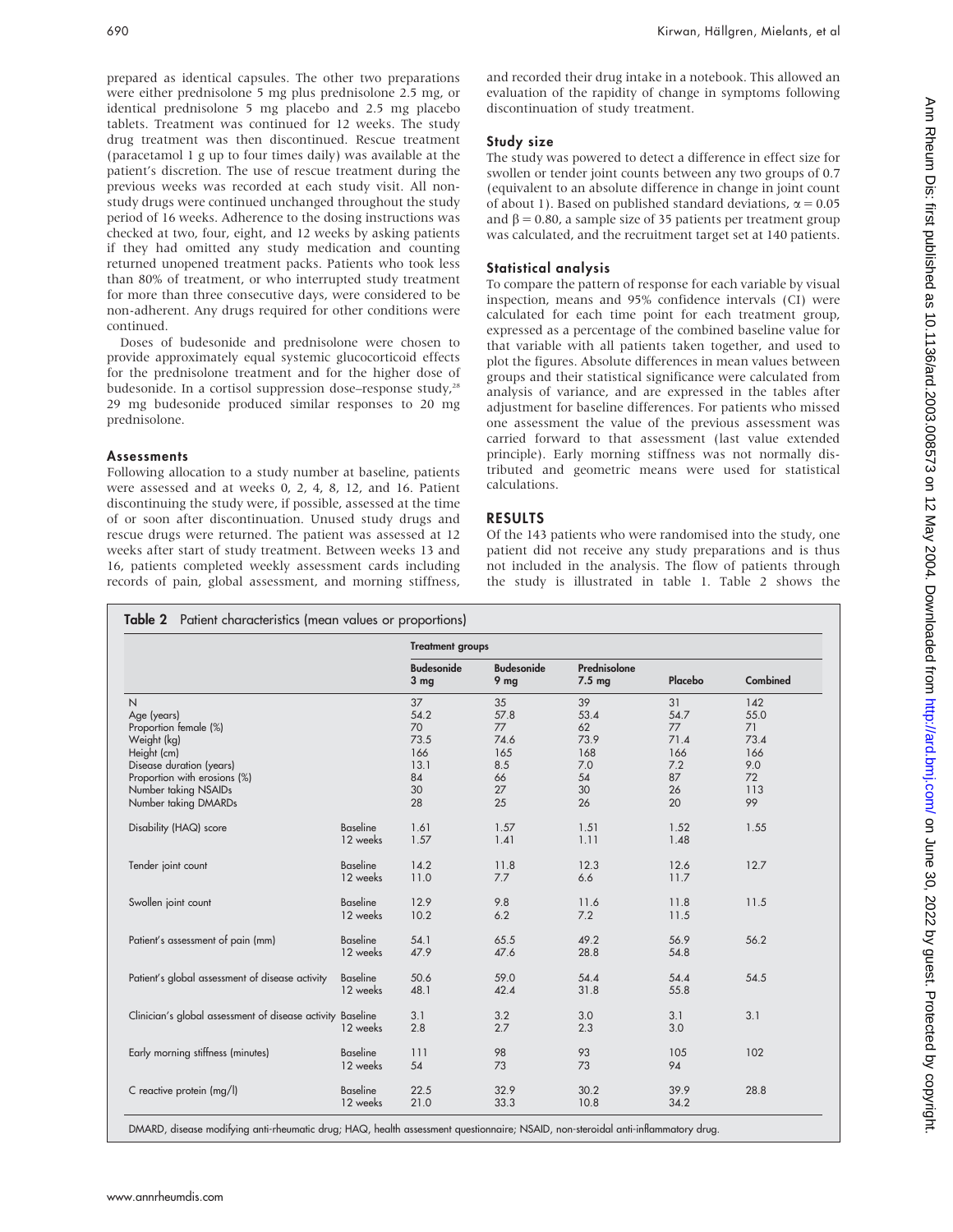

Figure 1 Changes in clinical symptoms during the study (means and 95% confidence intervals). Study treatment was for 12 weeks.

characteristics of the patients included in the intention to treat analysis. The specific antirheumatoid drugs taken by the patients were methotrexate (47%), sulphasalazine (31%), hydroxychloroquine (6%), and others (16%) (minocycline, gold, penicillamine). There were no significant differences between groups for the baseline variables. The standard deviations for the primary outcome variables for all groups taken together were: tender joint count 5.72; swollen joint count 5.06.

The mean and 95% confidence intervals (CI) for the primary outcome measures (tender joint count and swollen joint count) for each treatment group at each time point are shown in fig 1 together with charts for pain, patient's global assessment, clinician's global assessment, and disability (HAQ). Differences in outcomes between treatment groups at 12 weeks, adjusted for baseline differences, are shown in table 3.

After adjustment for baseline differences, there were significant improvements at 12 weeks in the budesonide 9 mg group, over and above the placebo response, in tender joint count (3.65, 28.6%,  $p = 0.014$ ) and swollen joint count  $(3.81, 32.9\%, p = 0.003)$ . Of the secondary outcome variables, there were improvements in patient's assessment of disease activity (15.9, 29.2%,  $p = 0.012$ ), physician's assessment of disease activity (0.45, 14.5%,  $p = 0.019$ ), and early morning stiffness (geometric mean 0.37, 24.9%,  $p = 0.016$ ), and there was a trend for pain improvement  $(21.7\% , p = 0.078)$ .

Similar or slightly larger benefits over placebo were evident for prednisolone 7.5 mg: tender joint count 4.83, 37.9%,  $p = 0.001$ ; swollen joint count 3.67, 31.7%,  $p = 0.003$ ; patient's assessment 24.6, 45.1%,  $p = 0.0002$ ; physician's assessment 0.67, 21.5%,  $p = 0.0004$ ; early morning stiffness 0.473, 31.6%,  $p = 0.002$ ; and pain 22.3, 39.8%,  $p = 0.001$ . In addition, there was a clear improvement in functional capacity in the prednisolone 7.5 mg group compared to both placebo (0.38, 24.6%,  $p = 0.0002$ ) and budesonide 9 mg (difference 0.27, 17.6%,  $p = 0.004$ ). The results for the budesonide 3 mg generally fell between the placebo and budesonide 9 mg groups, and were not significantly different from either. The acute phase response, measured by C reactive protein, showed a significant reduction greater than that for placebo for budesonide 3 mg (geometric mean difference 0.23,  $p = 0.011$ ) and prednisolone 7.5 mg (geometric mean difference 0.48,  $p<0.00001$ ), but not for budesonide 9 mg. However, the budesonide 9 mg group had similar significant reductions as the budesonide 3 mg group at all other treatment time points.

At 12 weeks the proportion of patients (with 95% CI) who met the ACR20 response criteria were: placebo, 25% (10% to 40%); budesonide 3 mg, 22% (9% to 35%); budesonide 9 mg, 42% (26% to 58%); and prednisolone 7.5 mg, 56% (40% to 72%). There was no significant difference between placebo and budesonide 3 mg ( $p = 0.56$ ), or between budesonide 9 mg and prednisolone 7.5 mg ( $p = 0.11$ ), and both the latter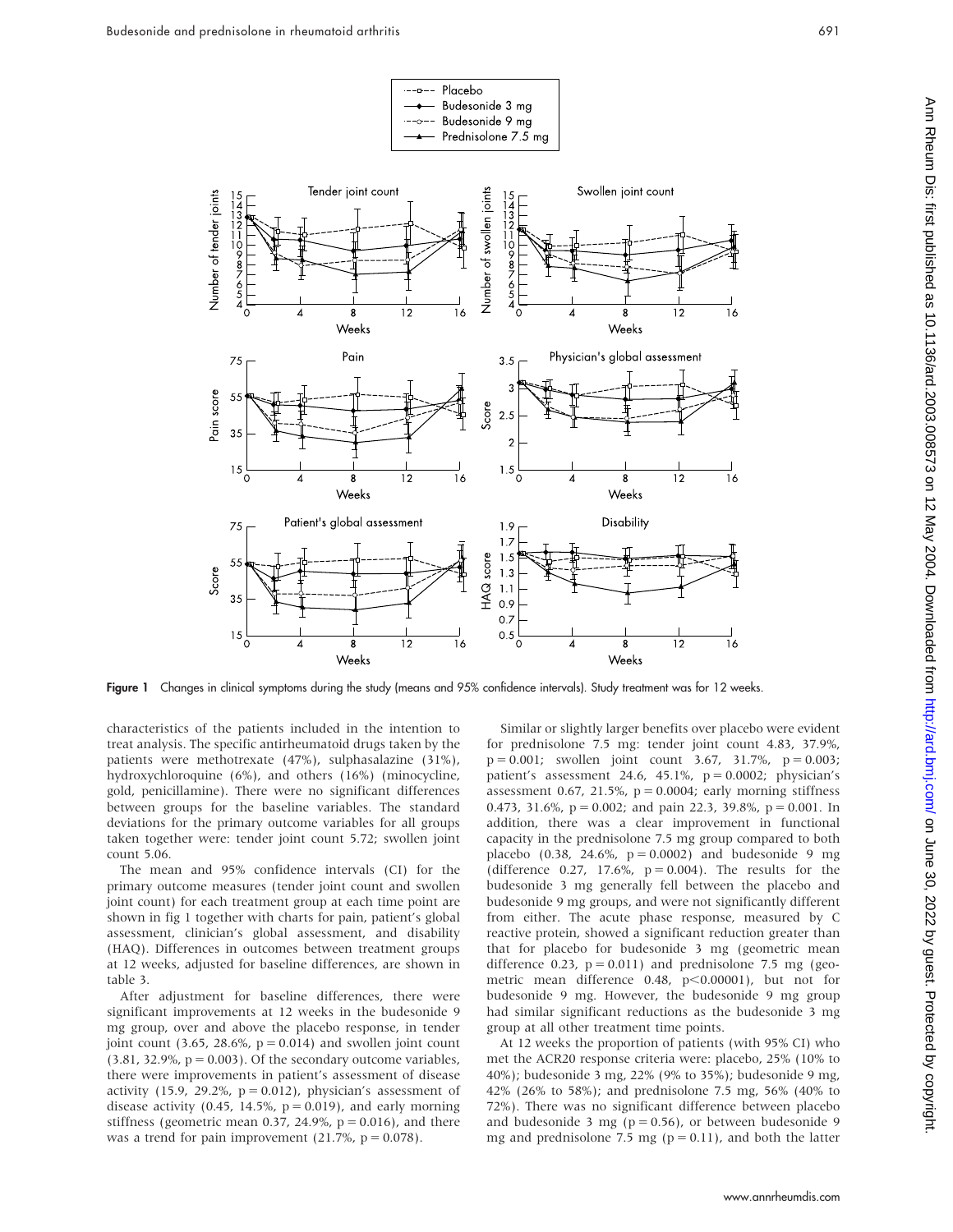Table 3 Differences between treatment groups in the change in primary and secondary outcome measures between baseline and 12 weeks (after adjustment for baseline values)

|                                                                                                                                                                                                                                                                                                                |                                                                                                                   | Difference from placebo                                                                                                                                                                                                                                                                                                                                                             |                                                                                                                                             |                                                                                                                                                                                                                                                                                                                                                                             |                                                                                                                                                                    |                                                                                                                                                                                                                                                                                                                                                   |  |  |
|----------------------------------------------------------------------------------------------------------------------------------------------------------------------------------------------------------------------------------------------------------------------------------------------------------------|-------------------------------------------------------------------------------------------------------------------|-------------------------------------------------------------------------------------------------------------------------------------------------------------------------------------------------------------------------------------------------------------------------------------------------------------------------------------------------------------------------------------|---------------------------------------------------------------------------------------------------------------------------------------------|-----------------------------------------------------------------------------------------------------------------------------------------------------------------------------------------------------------------------------------------------------------------------------------------------------------------------------------------------------------------------------|--------------------------------------------------------------------------------------------------------------------------------------------------------------------|---------------------------------------------------------------------------------------------------------------------------------------------------------------------------------------------------------------------------------------------------------------------------------------------------------------------------------------------------|--|--|
|                                                                                                                                                                                                                                                                                                                | Budesonide 3 mg                                                                                                   |                                                                                                                                                                                                                                                                                                                                                                                     | <b>Budesonide 9 mg</b>                                                                                                                      |                                                                                                                                                                                                                                                                                                                                                                             | Prednisolone 7.5 mg                                                                                                                                                |                                                                                                                                                                                                                                                                                                                                                   |  |  |
| Outcome                                                                                                                                                                                                                                                                                                        | Mean                                                                                                              | (95% CI)                                                                                                                                                                                                                                                                                                                                                                            | Mean                                                                                                                                        | (95% CI)                                                                                                                                                                                                                                                                                                                                                                    | Mean                                                                                                                                                               | (95% CI)                                                                                                                                                                                                                                                                                                                                          |  |  |
| Tender joint count<br>Swollen joint count<br>Pain<br>Disease activity (patient)<br>Disease activity (physician)<br><b>EMS</b><br>Geometric EMS (log <sup>10</sup> )<br><b>HAQ</b><br>$CRP$ (mg/dl)<br>Geometric CRP (log <sup>10</sup> )<br>PCS of SF-36<br>MCS of SF-36<br>$ESR$ (mm/h)<br>ACR20 response (%) | 2.23<br>1.53<br>6.6<br>7.9<br>0.25<br>35<br>0.21<br>0.009<br>6.6<br>$0.23*$<br>$\overline{2}$<br>4.8<br>3<br>$-3$ | $(-0.63 \text{ to } 5.1)$<br>$(0.92 \text{ to } 3.98)$<br>$(-5.8 \text{ to } 18.9)$<br>$(-4.7 \text{ to } 20.5)$<br>$(-0.12 \text{ to } 0.62)$<br>$(-9)$ to 80)<br>$(-0.08 \text{ to } 0.5)$<br>$(-0.19 \text{ to } 0.21)$<br>$(-4.8 \text{ to } 18.1)$<br>$(0.05 \text{ to } 0.41)$<br>$(-2 \text{ to } 6)$<br>$(-0.8 \text{ to } 10.4)$<br>$(-4 \text{ to } 10)$<br>$(-17$ to 23) | $3.65*$<br>$3.81**$<br>11.4<br>$16.4*$<br>$0.45*$<br>17<br>$0.37*$<br>0.107<br>1.9<br>0.14<br>3.7<br>$6.0*$<br>4<br>$17*$                   | $(0.75 \text{ to } 6.54)$<br>$(1.3 \text{ to } 6.52)$<br>$(-1.3 \text{ to } 24)$<br>$(3.6 \text{ to } 29.3)$<br>$(0.07)$ to $0.82$<br>$(-28 \text{ to } 62)$<br>$(0.07 \text{ to } 0.67)$<br>$(-0.31$ to 0.09)<br>$(-9.7 \text{ to } 13.4)$<br>$(-0.04 \text{ to } 0.32)$<br>$(-0.4 \text{ to } 7.8)$<br>$(0.4 \text{ to } 11.7)$<br>$(-3 \text{ to } 11)$<br>$(5$ to $29)$ | $4.83***$<br>$3.67**$<br>$22.3***$<br>$24.5***$<br>$0.66***$<br>21<br>$0.47**$<br>$0.383***$<br>$21.8***$<br>$0.46***$<br>$7.4***$<br>$7.2**$<br>$16***$<br>$31**$ | $(2.01)$ to $7.65$<br>$(1.25 \text{ to } 6.09)$<br>(10 to 34.6)<br>(12.1 to 37)<br>$(0.3 \text{ to } 1.03)$<br>$(-23 \text{ to } 64)$<br>$(0.18 \text{ to } 0.77)$<br>$(0.188$ to $0.578)$<br>$(10.5 \text{ to } 33.1)$<br>$(0.3 \text{ to } 0.65)$<br>$(3.5 \text{ to } 11.4)$<br>$(1.7 \text{ to } 12.8)$<br>$(9 \text{ to } 23)$<br>(16 to 46) |  |  |
|                                                                                                                                                                                                                                                                                                                | Difference from budesonide 3 mg<br>Difference from budesonide 9 mg                                                |                                                                                                                                                                                                                                                                                                                                                                                     |                                                                                                                                             |                                                                                                                                                                                                                                                                                                                                                                             |                                                                                                                                                                    |                                                                                                                                                                                                                                                                                                                                                   |  |  |
|                                                                                                                                                                                                                                                                                                                | <b>Budesonide 9 mg</b>                                                                                            |                                                                                                                                                                                                                                                                                                                                                                                     | Prednisolone 7.5 mg                                                                                                                         |                                                                                                                                                                                                                                                                                                                                                                             | Prednisolone 7.5 mg                                                                                                                                                |                                                                                                                                                                                                                                                                                                                                                   |  |  |
| Outcome                                                                                                                                                                                                                                                                                                        | Mean                                                                                                              | (95% CI)                                                                                                                                                                                                                                                                                                                                                                            | Mean                                                                                                                                        | (95% CI)                                                                                                                                                                                                                                                                                                                                                                    | Mean                                                                                                                                                               | (95% CI)                                                                                                                                                                                                                                                                                                                                          |  |  |
| Tender joint count<br>Swollen joint count<br>Pain<br>Disease activity (patient)<br>Disease activity (physician)<br><b>EMS</b><br>Geometric EMS (log <sup>10</sup> )<br><b>HAQ</b><br>$CRP$ (mg/dl)<br>Geometric CRP (log <sup>10</sup> )<br>PCS of SF-36<br>MCS of SF-36<br>$ESR$ (mm/h)<br>ACR20 response (%) | 1.42<br>2.28<br>4.8<br>8.5<br>0.2<br>19<br>0.16<br>0.117<br>4.8<br>0.09<br>1.7<br>1.2<br>1<br>$20**$              | $(-1.35 \text{ to } 4.19)$<br>$(-0.13 \text{ to } 4.69)$<br>$(-7.3 \text{ to } 16.9)$<br>$(-3.7)$ to 20.8)<br>$(-0.15 \text{ to } 0.55)$<br>$(-24 \text{ to } 61)$<br>$(-0.13 \text{ to } 0.45)$<br>$(-0.31$ to $0.07)$<br>$(-6.3 \text{ to } 15.8)$<br>$(-0.08 \text{ to } 0.27)$<br>$(-2.1 \text{ to } 5.5)$<br>$(-4.1 \text{ to } 6.5)$<br>$(-6 \text{ to } 8)$<br>$6$ to $34$ ) | 2.59<br>2.14<br>$15.7**$<br>$16.6***$<br>$0.42*$<br>15<br>0.26<br>$0.393***$<br>$15.2**$<br>$0.24**$<br>$5.4**$<br>2.4<br>$13***$<br>$28**$ | $(-0.86 \text{ to } 5.28)$<br>$(-0.16 \text{ to } 4.44)$<br>$(4.1 \text{ to } 27.4)$<br>$(4.8 \text{ to } 28.5)$<br>$(0.08 \text{ to } 0.77)$<br>$(-27 \text{ to } 56)$<br>$(-0.01)$ to 0.54)<br>$(0.21$ to $0.58)$<br>$(4.4 \text{ to } 25.9)$<br>$(0.07 \text{ to } 0.41)$<br>$(1.8 \text{ to } 9.1)$<br>$(-7.5 \text{ to } 2.6)$<br>$(7 \text{ to } 20)$<br>(12 to 44)   | 1.18<br>0.14<br>10.9<br>8.1<br>0.22<br>4<br>0.1<br>$0.276**$<br>$19.9***$<br>$0.33***$<br>$3.7*$<br>1.2<br>$12***$<br>14                                           | $(-1.52 \text{ to } 3.88)$<br>$(-2.2 \text{ to } 2.48)$<br>$(-1.2 \text{ to } 23.1)$<br>$(-4 \text{ to } 20.2)$<br>$(-0.13 \text{ to } 0.57)$<br>$(-39$ to $47)$<br>$(-0.18 \text{ to } 0.39)$<br>$(0.089$ to $0.464)$<br>(9.1 to 30.8)<br>$(0.16 \text{ to } 0.5)$<br>(0 to 7.5)<br>$(-6.5 \text{ to } 4)$<br>(6 to 19)<br>$(-4 \text{ to } 32)$ |  |  |

 $*_{p<0.05}$ ,  $*_{p<0.01}$ ,  $*_{p<0.001}$ .

ACR, American College of Rheumatology; CRP, C reactive protein; EMS, early morning stiffness; ESR, erythrocyte sedimentation rate; HAQ, health assessment questionnaire; MCS, mental condition subscale of SF-36; PCS, physical condition subscale of SF-36; SF-36, 36 item short form health survey.

were significantly different from both the former  $(p<0.001$  to  $p = 0.02$ ). These confirm the results from the individual outcome measures, and suggest that over 12 weeks budesonide 9 mg has an effect approaching that of prednisolone 7.5 mg for clinical symptoms.

The study included the  $SF-36<sup>26</sup>$  a measure of quality of life, which contains mental (MCS) and physical (PCS) subscales. The response on both subscales was non-significant for budesonide 3 mg, showed a slight improvement of 10% more than placebo in the budesonide 9 mg group  $(p = 0.61$  and  $p = 0.060$ , and a clear improvement in the prednisolone 7.5 mg group (PCS 27.8%,  $p<0.0001$ ; MCS 16.4%,  $p = 0.006$ ).

After discontinuation of treatment, all groups returned towards baseline values over the following four weeks. Inspection of fig 1 does not suggest any difference in the pattern of onset or the pattern of symptom recurrence between the budesonide 9 mg group and the prednisolone group. However, these data relate to an intention to treat analysis, and a detailed analysis of those patients who actually completed treatment to week 12 was therefore undertaken to look specifically at the response to withdrawal of treatment. There were 122 such patients (24, 30, 31, and 37 in placebo, budesonide 3 mg, budesonide 9 mg, and prednisolone 7.5 mg groups, respectively). In all three treatment groups there were deteriorations in the tender and swollen joint counts following treatment withdrawal, which were significantly different from zero, significantly different from the placebo group (which had a non-significant improvement in both assessments), and not statistically different from each other (table 4).

Table 4 Differences between treatment groups in the change in primary outcome measures during the four weeks after discontinuation of study therapy (after adjustment for baseline values)

|                                           | Difference from placebo              |                           |                                  |                           |                                  | Difference from budesonide 3 mg Difference from budesonide 9 mg |  |
|-------------------------------------------|--------------------------------------|---------------------------|----------------------------------|---------------------------|----------------------------------|-----------------------------------------------------------------|--|
|                                           | <b>Budesonide</b><br>3 <sub>mq</sub> | <b>Budesonide</b><br>9 mg | Prednisolone<br>$7.5 \text{ mg}$ | <b>Budesonide</b><br>9 mg | Prednisolone<br>$7.5 \text{ mg}$ | Prednisolone 7.5 mg                                             |  |
| Tender joint count<br>Swollen joint count | $3.967*$<br>$3.858**$                | $4.699*$<br>$4.012**$     | $6.423**$<br>$4.679**$           | $-0.732$<br>$-0.154$      | $-2.457$<br>$-0.821$             | $-1.725$<br>$-0.667$                                            |  |

 $*p<0.05$ ,  $*p<0.01$ .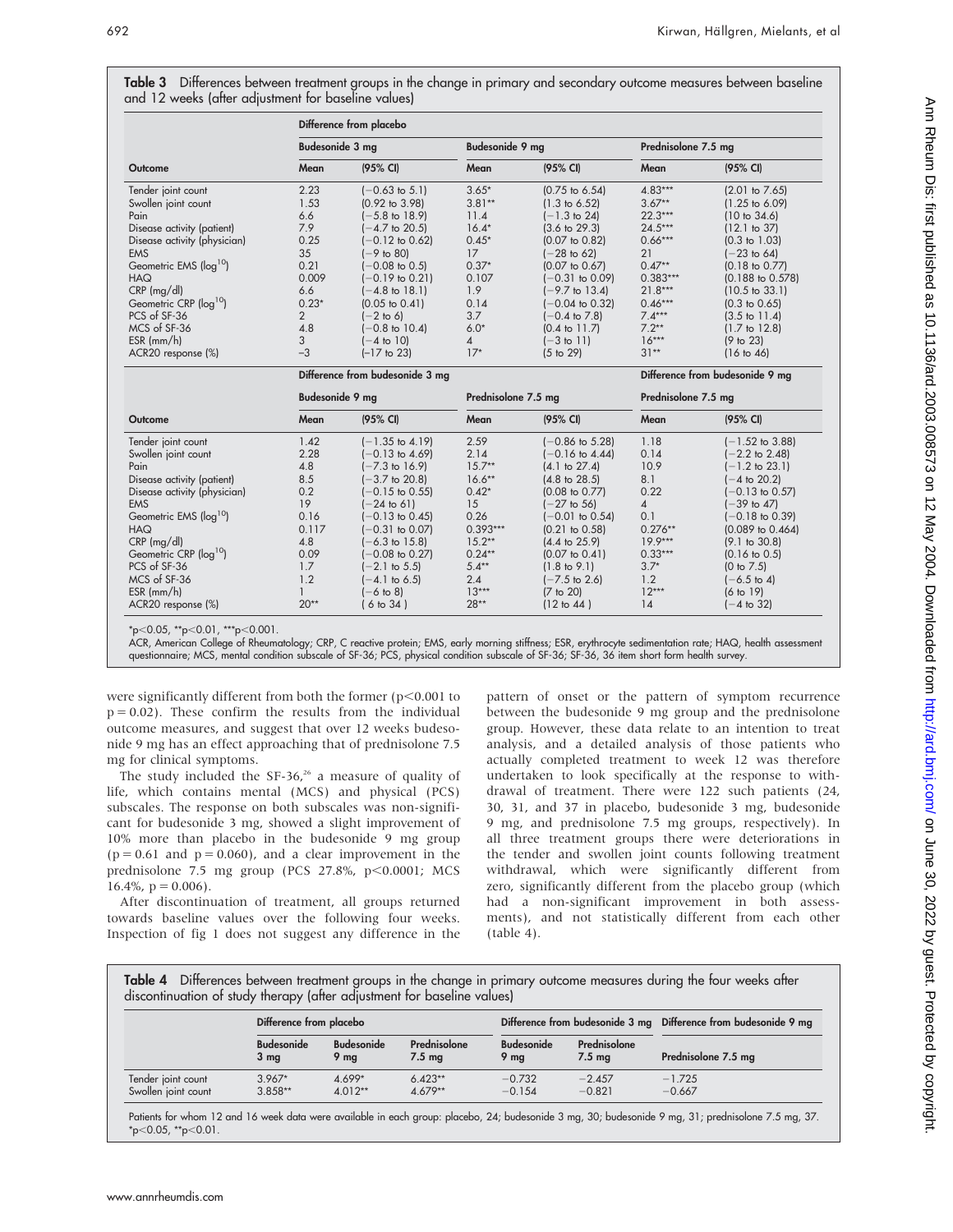|                                         | Run-in   | <b>Budesonide</b><br>3 <sub>mq</sub> | <b>Budesonide</b><br>9 mg | Prednisolone<br>$7.5 \text{ mg}$ | Placebo  |
|-----------------------------------------|----------|--------------------------------------|---------------------------|----------------------------------|----------|
| Evaluable patients                      | 142      | 37                                   | 35                        | 39                               | 31       |
| Exposure (days)                         |          | 2872                                 | 2681                      | 3255                             | 2312     |
| Number of adverse reactions (AE)        | 91       | 94                                   | 97                        | 88                               | 70       |
| Number of patients with serious adverse |          |                                      |                           |                                  |          |
| reactions                               |          |                                      | $\Omega$                  | 2                                | 2        |
| Number (%) of patients with AE          | 89 (63%) | 33 (89%)                             | 33 (94%)                  | 33 (85%)                         | 28 (90%) |

The occurrence of adverse effects is reported in tables 5 to 7. There were six serious adverse events in the study: five hospital admissions for aggravation of rheumatoid arthritis (two after completing the placebo treatment, two while taking budesonide 3 mg, one after completing budesonide 3 mg and one after completing prednisolone); one 56 year old woman taking budesonide 3 mg had angina of effort (she also had aggravation of her rheumatoid arthritis); and one 58 year old man taking prednisolone with a history of ischaemic heart disease died from coronary sclerosis. Adverse events causing the patient to discontinue the study were few and included gastrointestinal symptoms,<sup>2</sup> heart symptoms,<sup>3</sup> and mood swings/insomnia.<sup>1</sup> They occurred at similar rates in all patient groups. The reported occurrence of the most common adverse events (table 6) was evenly distributed in all treatment groups and in the placebo group. Potential glucocorticoid side effects (table 7), actively sought for by checklist, were reported in many patients and occurred in all patient groups, with no clinically important differences. There were no statistically significant changes in mean weight or blood pressure in any treatment group during the study.

# **DISCUSSION**

In this study of three doses of glucocorticoid compared with placebo over 12 weeks we found a rapid and significant reduction in the symptoms and signs of rheumatoid arthritis in patients treated with budesonide 9 mg and prednisolone 7.5 mg, and a non-significant but consistent response to budesonide 3 mg. The benefits were maximum at eight weeks but were clearly evident by two weeks of treatment. This was achieved with little in the way of additional adverse effects over and above those noted in the placebo group.

The currently available Cochrane Collaboration metaanalysis of moderate term low dose glucocorticoids for rheumatoid arthritis<sup>10 29</sup> draws attention to the paucity of studies that directly assess the effectiveness of glucocorticoids for rheumatoid arthritis treatment, and many were of poor methodological quality. Only seven<sup>12 30-35</sup> of 34 studies identified met minimum criteria for inclusion in the analysis, and only four of these used a double blind design.<sup>12 31 33 34</sup> These data present outcomes after periods of three months or longer. A similar review of short term glucocorticoid treatment<sup>9</sup> concluded that there was clinical effectiveness over one week. This review also noted that the initial response (the mean difference between prednisolone and placebo was 12 on the Ritchie index, which has a maximum score of  $78^{36}$ ) was much greater than the 2.4 tender joint count reduction reported over three months.<sup>10</sup> In the present study, the reduction in tender joints was 4.83 in a scoring system with a maximum score of 28 (and 3.67 for swollen joints). This suggests that the reduction measured at one week is similar to that sustained over three months in this study. The standardised effect size in this study is 0.82 for tender joints and 0.73 for swollen joints.

Analysis of the secondary outcome variables is less clear, as the study was not powered primarily for that purpose. Nevertheless, there is good evidence that budesonide 9 mg and prednisolone 7.5 mg clearly reduce symptoms. In this regard, prednisolone 7.5 mg generally produced a greater improvement. However, it should be noted that the serum levels of glucocorticoid will be higher at the time of the patient assessment in the prednisolone group, as the majority of assessments were undertaken in the morning, the treatments were taken on waking, and the absorption profile of budesonide means that peak serum levels will not be attained for several hours after ingestion. It may be that taking budesonide earlier, possibly even on going to bed, might have resulted in a greater effect.

It should also be recognised that patients in the study were receiving other antirheumatoid treatment. The benefits of budesonide 9 mg and prednisolone 7.5 mg in achieving an ARC20 response in about half of the patients treated were in addition to the disease control already achieved with other treatments.

|                                 | <b>Budesonide</b><br>3 <sub>mg</sub> | <b>Budesonide</b><br>9 <sub>mg</sub> | Prednisolone<br>$7.5 \text{ mg}$ | Placebo |
|---------------------------------|--------------------------------------|--------------------------------------|----------------------------------|---------|
| Respiratory infection           |                                      |                                      |                                  |         |
| Headache                        |                                      |                                      |                                  |         |
| Abdominal pain                  |                                      |                                      |                                  |         |
| Rheumatoid arthritis aggravated |                                      |                                      |                                  |         |
| Diarrhoea                       |                                      |                                      |                                  |         |
| Pain                            |                                      |                                      |                                  |         |
| Back pain                       |                                      |                                      |                                  |         |
| Haematuria                      |                                      |                                      |                                  |         |
| Infection, viral                |                                      |                                      |                                  |         |
| Anaemia                         |                                      |                                      |                                  |         |
| Dyspepsia                       |                                      |                                      |                                  |         |
| Sweating increased              |                                      |                                      |                                  |         |
| Total                           | 35                                   | 28                                   | 26                               | 20      |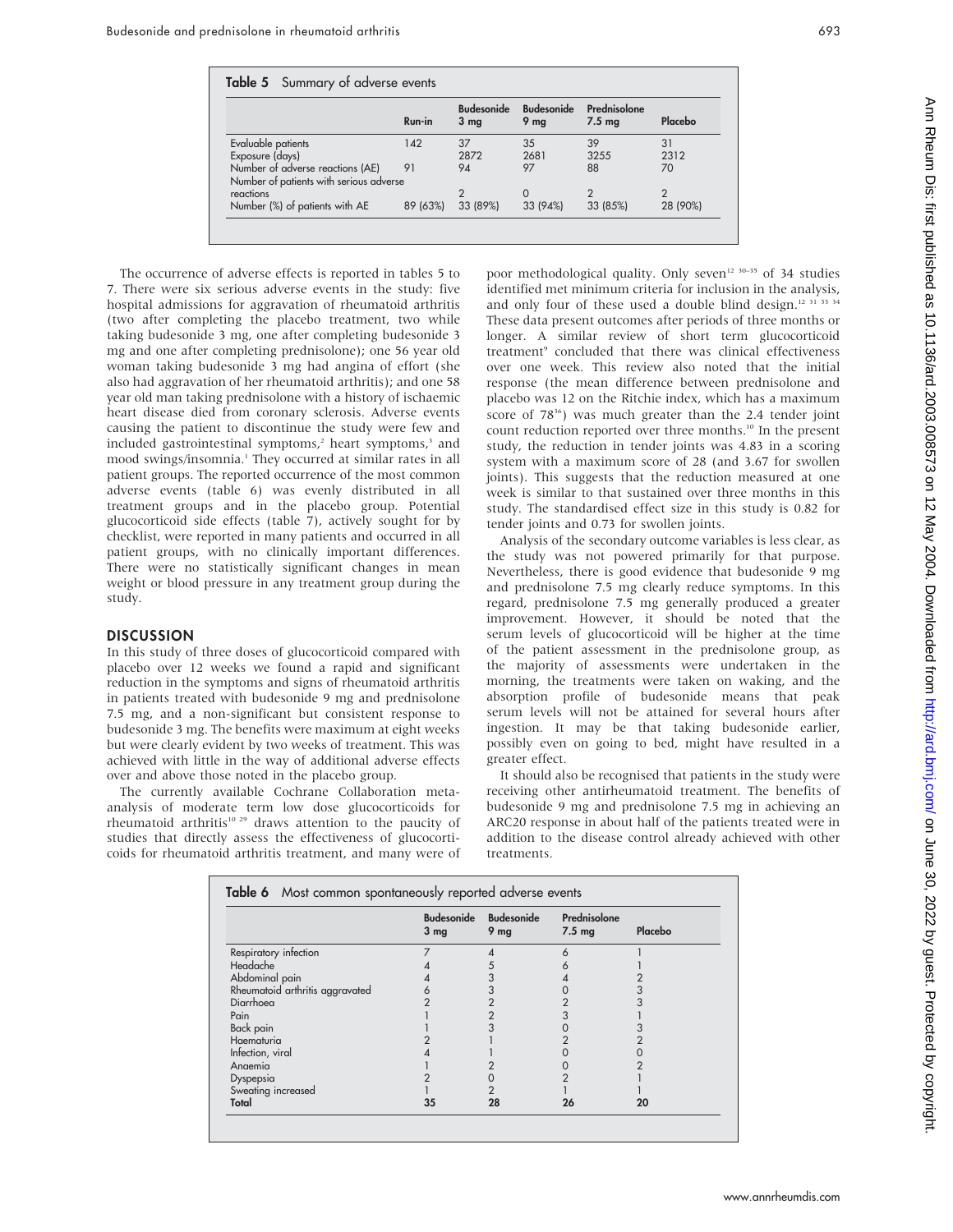|                        | Run-in | <b>Budesonide</b><br>3 <sub>mg</sub> | <b>Budesonide</b><br>9 <sub>mg</sub> | Prednisolone<br>$7.5 \text{ mg}$ | Placebo |
|------------------------|--------|--------------------------------------|--------------------------------------|----------------------------------|---------|
| Acne                   | 6      |                                      |                                      |                                  |         |
| <b>Bruising easily</b> | 26     | 10                                   |                                      |                                  |         |
| <b>Buffalo</b> hump    | 5      |                                      |                                      |                                  |         |
| Depression             | 16     |                                      |                                      |                                  |         |
| <b>Hirsutism</b>       |        |                                      |                                      |                                  |         |
| Hair loss              | 15     |                                      |                                      |                                  |         |
| Insomnia               | 30     | 10                                   |                                      |                                  |         |
| Mood swings            | 15     |                                      |                                      |                                  |         |
| Moon face              |        |                                      |                                      |                                  |         |
| Skin striae            |        |                                      |                                      |                                  |         |
| Swollen ankles         | 25     |                                      |                                      |                                  |         |
| Total                  | 147    | 56                                   | 46                                   | ⊿Ω                               |         |

Our results suggest there was no additional effect of budesonide over and above the systemic benefits of glucocorticoid treatment, in spite of a presumed strong local effect on the terminal ileum. In other conditions associated with bowel pathology the time course of the response may be longer than the three months treatment period of the present study. For example, in coeliac disease the skin inflammation usually improves later than three months after withdrawal of gluten. It is possible, therefore, that a longer time course of treatment with budesonide would be required to obtain additional benefits. If new evidence were to point to such a possibility, then a longer term study should be considered. Other conditions, such as spondyloarthropathy, in which the gut has been implicated more directly in the disease process, and where glucocorticoids are not normally the treatment of choice, may prove more responsive to budesonide than to prednisolone. It would be worthwhile carrying out a comparable study in such patients.

While direct questioning about ''steroid related'' side effects elicited many reports, these were of similar frequency in all treatment groups, and many were also present at the screening visit before any glucocorticoid treatment. This result questions the notion of the selected category of potential GCS side effects in this group of patents. It also indicates the need for care in the interpretation of adverse effect reporting in non-blinded or uncontrolled studies. No new adverse events were seen compared with previous studies with budesonide in Crohn's disease. Neither were any adverse events reported after discontinuation of the trial medication which might have suggested adrenal insufficiency. Direct measurement of adrenal function will be analysed and reported elsewhere. While there was an increase in symptoms once glucocorticoids were discontinued, patients became no worse off than if they had been taking placebo treatment, and there was no evidence of a ''rebound effect'' on discontinuation of glucocorticoid treatment.

Overall, this carefully conducted study shows that the symptomatic benefits of budesonide 9 mg and prednisolone 7.5 mg are achieved within a week or two of initiating treatment, are maintained for three months, and are not associated with any ''rebound'' in symptoms after stopping treatment.

## ACKNOWLEDGEMENTS

The study was administered and funded by Astra-Zeneca. Independent coordinating investigators (JRK, RH, HM, and FW) supervised the writing of the protocol, the analysis, and the interpretation of the results.

#### Authors' affiliations .....................

J R Kirwan, Rheumatology Unit, Bristol Royal Infirmary, Bristol, UK

R Hällgren, A Mohammad, Department of Rheumatology, Akademiska Sjukhuset, Uppsala, Sweden

H Mielants, F Van den Bosch, Department of Rheumatology, University Hospital of Gent, Gent, Belgium

F Wollheim, M Leirisalo-Repo, Department of Rheumatology, Lund University Hospital, Lund, Sweden

E Bjorck, T Persson, Astrazeneca R&D Lund, Sweden

C Book, Department of Rheumatology, Universitetssjukhuset MAS, Malmö, Sweden

S Bowman, Department of Rheumatology, Birmingham Heartlands and Solihull Hospital NHS Trust, Birmingham, UK

M Byron, Department of Rheumatology, Weston General Hospital,

Weston Super Mare, Avon, UK

N Cox, Department of Rheumatology, Royal Hants County Hospital, Winchester, Hampshire, UK

M Field, Centre for Rheumatic Diseases, University Department of Medicine, Glasgow Royal Infirmary, Glasgow, UK

L Kanerud, Department of Rheumatology, Huddinge University Hospital, Huddinge, Sweden

M Malaise, Department of Rheumatology, CHU Sart-Tilman-Bat B35, Liège, Belgium

R Palmer, Rheumatology Clinic, Solihull Hospital, Solihull, West Midlands, UK

I Petersson, Spenshult, S-313 92 Oskarsström, Sweden

B Ringertz, Department of Rheumatology, Karolinska Sjukhuset, Stockholm, Sweden

P Sheldon, Department of Rheumatology, Leicester Royal Infirmary, Leicester, UK

N Snowden, Department of Rheumatology, North Manchester General Hospital, Manchester, UK

#### **REFERENCES**

- 1 Sheldon P. Rheumatoid arthritis and gut related lymphocytes: the iteropathy concept. Ann Rheum Dis 1988;47:697–700.
- 2 Porzio V, Biasi G, Corrado A, De Santi M, Vindigni C, Viti S, et al. Intestinal histological and ultrastructural inflammatory changes in spondyloarthropathy and rheumatoid arthritis. Scand J Rheumatol 1997;26:92-8.
- 3 Toivanen P. From reactive arthritis to rheumatoid arthritis. Autoimmunity 2001;16:369–71.
- 4 St Clair EW, Wilkinson WE, Pisetsky DS, Sexton DJ, Drew R, Kraus VB, et al. The effects of intravenous doxycycline therapy for rheumatoid arthritis: a randomized, double-blind, placebo-controlled trial. Arthritis Rheum  $2001 \cdot 44 \cdot 1043 - 7$
- 5 Cordain L, Toohey L, Smith MJ, Hickey MS. Modulation of immune function by dietary lectins in rheumatoid arthritis. Br J Nutr 2000;83:207–17.
- 6 Muller H, de Toledo FW, Resch KL. Fasting followed by vegetarian diet in patients with rheumatoid arthritis: a systematic review. *Scand J Rheumatol*<br>2001;**30**:1–10.
- 7 Mielants H, Veys EM, Cuvelier C, De Vos M. Course of gut inflammation in spondylarthropathies and therapeutic consequences. Baillieres Clin Rheumatol 1996;10:147–64.
- 8 Veys EM, Mielants H, De Vos M, Cuvelier C. Spondylarthropathies: from gut to target organs. Baillieres Clin Rheumatol 1996;10:123–46.
- 9 Gotzsche PC, Johansen HK. Short-term, low-dose corticosteroids and nonsteroidal anti-inflammatory drugs for rheumatoid arthritis. The Cochrane Library. Oxford: Update Software, 1999.
- 10 Saag KG, Criswell LA, Sems KM, Nettleman MD, Kolluri S. Low-dose corticosteroids in rheumatoid arthritis: a meta-analysis of their moderate-term effectiveness. Arthritis Rheum 1996;39:1818–25.